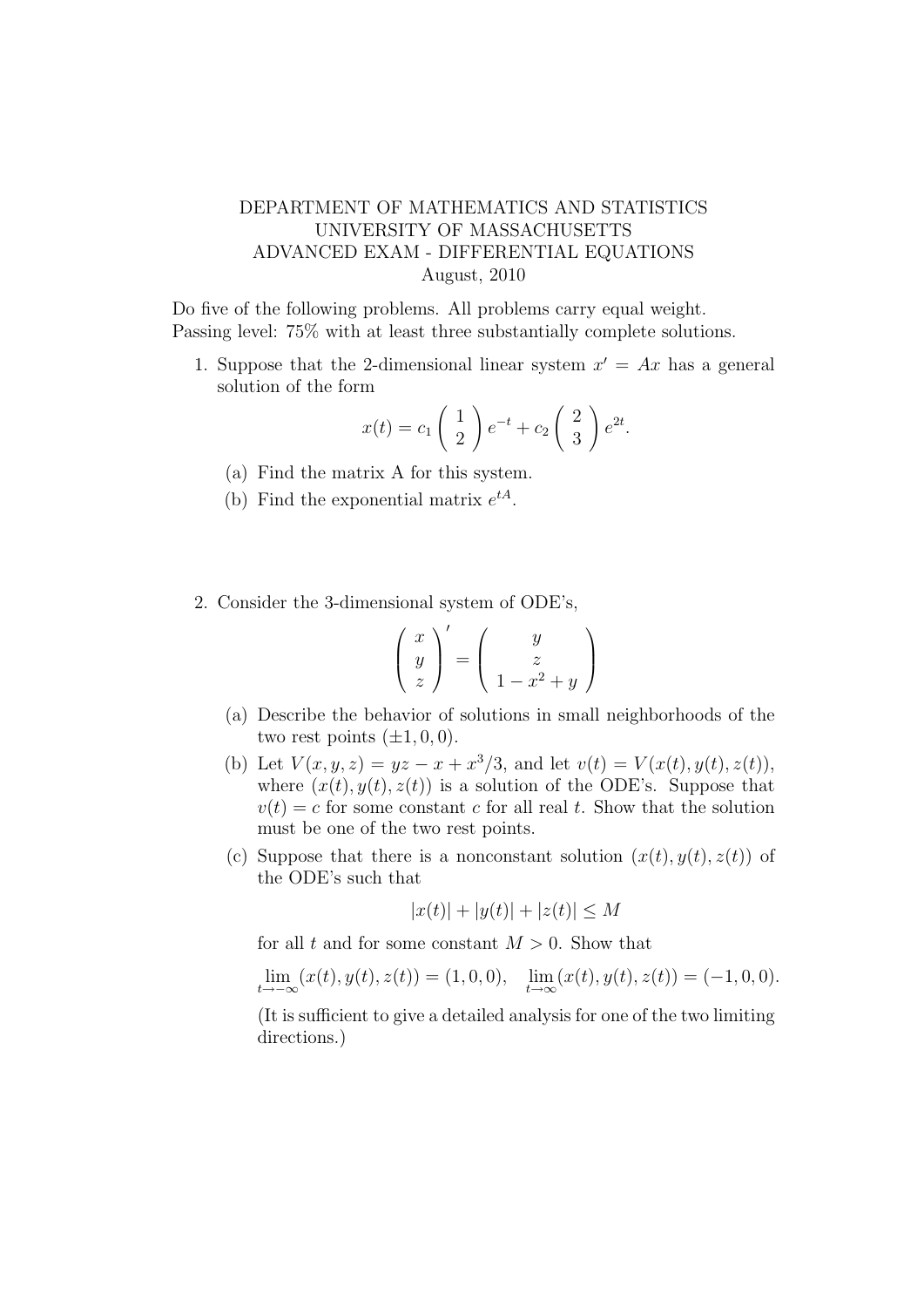3. Consider the system

$$
x' = 2 - x^2 - y \n y' = -y - x.
$$
\n(1)

- (a) Use linearization to analyze the stability and local behavior of various solutions in the stable and/or unstable manifolds of the two critical points  $(-1,1)$  and  $(2,-2)$  of  $(?)$  in small neighborhoods of each rest point.
- (b) Sketch the null sets  $x' = 0$  and  $y' = 0$  for the system (??), and use the analysis in (a) to sketch the behavior of the solutions in the stable and/or unstable manifolds of  $(-1,1)$  and  $(2,-2)$  in small neighborhoods of the two rest points. Your figure should depict the behavior of solutions in these manifolds with respect to the the null sets  $x' = 0$  and  $y' = 0$ . Justify your drawing with appropriate analytical calculations based on information about the linearized systems.
- (c) Give a rigorous proof of the existence of a solution  $(x(t), y(t))$  of (??) running from  $(-1,1)$  as  $t \to -\infty$  to  $(2,-2)$  as  $t \to +\infty$ .
- 4. Solve the Cauchy problem

$$
(x + y) u_x + y u_y = 1,
$$
  
 $u(x, 1) = x$ , for  $0 < x < 1$ .

Describe the region over which the solution is uniquely determined.

5. Find Green's function for Laplace's equation  $-\Delta u = 0$  in the region

$$
U = \{x \in \mathbb{R}^3 : x_1 > 0, x_2 > 0\}.
$$

[Hint: first consider a half-plane.]